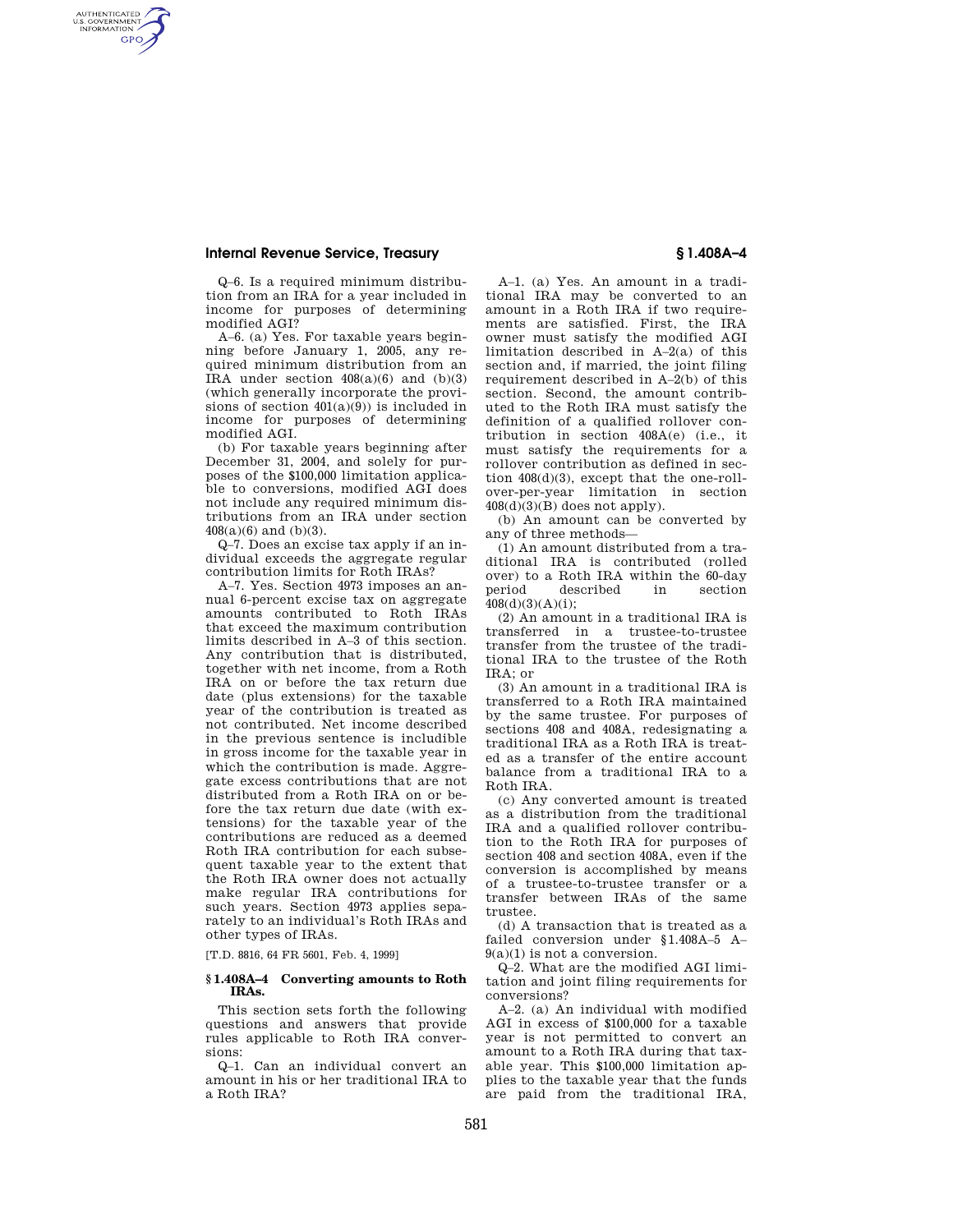rather than the year they are contributed to the Roth IRA.

(b) If the individual is married, he or she is permitted to convert an amount to a Roth IRA during a taxable year only if the individual and the individual's spouse file a joint return for the taxable year that the funds are paid from the traditional IRA. In this case, the modified AGI subject to the \$100,000 limit is the modified AGI derived from the joint return using the couple's combined income. The only exception to this joint filing requirement is for an individual who has lived apart from his or her spouse for the entire taxable year. If the married individual has lived apart from his or her spouse for the entire taxable year, then such individual can treat himself or herself as not married for purposes of this paragraph, file a separate return and be subject to the \$100,000 limit on his or her separate modified AGI. In all other cases, a married individual filing a separate return is not permitted to convert an amount to a Roth IRA, regardless of the individual's modified AGI.

Q–3. Is a remedy available to an individual who makes a failed conversion?

A–3. (a) Yes. See §1.408A–5 for rules permitting a failed conversion amount to be recharacterized as a contribution to a traditional IRA. If the requirements in §1.408A–5 are satisfied, the failed conversion amount will be treated as having been contributed to the traditional IRA and not to the Roth IRA.

(b) If the contribution is not recharacterized in accordance with §1.408A–5, the contribution will be treated as a regular contribution to the Roth IRA and, thus, an excess contribution subject to the excise tax under section 4973 to the extent that it exceeds the individual's regular contribution limit. This is the result regardless of which of the three methods described in A–1(b) of this section applies to this transaction. Additionally, the distribution from the traditional IRA will not be eligible for the 4-year spread and will be subject to the additional tax under section 72(t) (unless an exception under that section applies).

Q–4. Do any special rules apply to a conversion of an amount in an individ-

**§ 1.408A–4 26 CFR Ch. I (4–1–13 Edition)** 

ual's SEP IRA or SIMPLE IRA to a Roth IRA?

A–4. (a) An amount in an individual's SEP IRA can be converted to a Roth IRA on the same terms as an amount in any other traditional IRA.

(b) An amount in an individual's SIMPLE IRA can be converted to a Roth IRA on the same terms as a conversion from a traditional IRA, except that an amount distributed from a SIMPLE IRA during the 2-year period described in section 72(t)(6), which begins on the date that the individual first participated in any SIMPLE IRA Plan maintained by the individual's employer, cannot be converted to a Roth IRA. Pursuant to section  $408(d)(3)(G)$ , a distribution of an amount from an individual's SIMPLE IRA during this 2-year period is not eligible to be rolled over into an IRA that is not a SIMPLE IRA and thus cannot be a qualified rollover contribution.<br>This 2-year period of section This 2-year period of section 408(d)(3)(G) applies separately to the contributions of each of an individual's employers maintaining a SIMPLE IRA Plan.

(c) Once an amount in a SEP IRA or SIMPLE IRA has been converted to a Roth IRA, it is treated as a contribution to a Roth IRA for all purposes. Future contributions under the SEP or under the SIMPLE IRA Plan may not be made to the Roth IRA.

Q–5. Can amounts in other kinds of retirement plans be converted to a Roth IRA?

A–5. No. Only amounts in another IRA can be converted to a Roth IRA. For example, amounts in a qualified plan or annuity plan described in section  $401(a)$  or  $403(a)$  cannot be converted directly to a Roth IRA. Also, amounts held in an annuity contract or account described in section 403(b) cannot be converted directly to a Roth IRA.

Q–6. Can an individual who has attained at least age 701⁄2 by the end of a calendar year convert an amount distributed from a traditional IRA during that year to a Roth IRA before receiving his or her required minimum distribution with respect to the traditional IRA for the year of the conversion?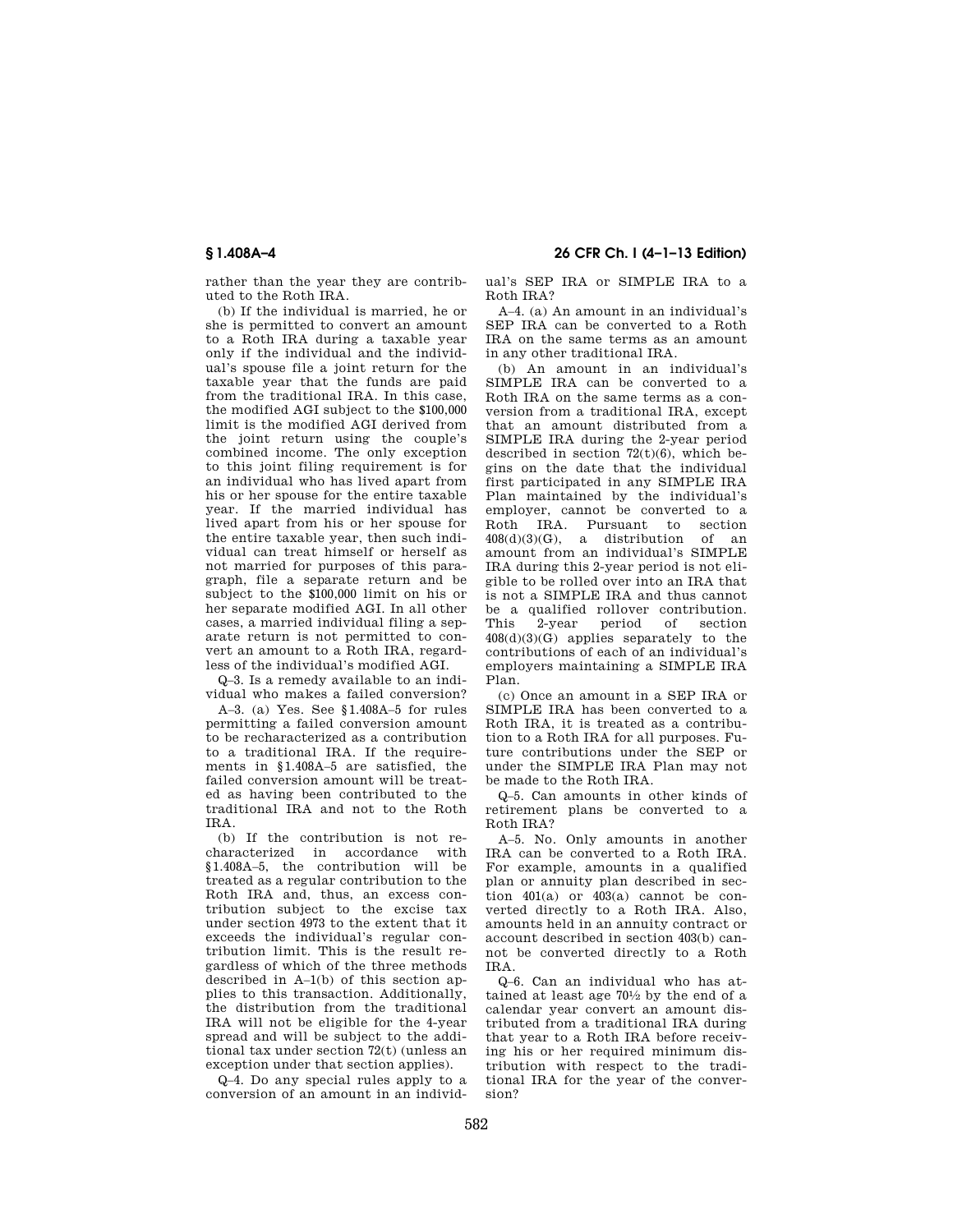# **Internal Revenue Service, Treasury § 1.408A–4**

A–6. (a) No. In order to be eligible for a conversion, an amount first must be eligible to be rolled over. Section 408(d)(3) prohibits the rollover of a required minimum distribution. If a minimum distribution is required for a year with respect to an IRA, the first dollars distributed during that year are treated as consisting of the required minimum distribution until an amount equal to the required minimum distribution for that year has been distributed.

(b) As provided in A–1(c) of this section, any amount converted is treated as a distribution from a traditional IRA and a rollover contribution to a Roth IRA and not as a trustee-to-trustee transfer for purposes of section 408 and section 408A. Thus, in a year for which a minimum distribution is required (including the calendar year in which the individual attains age  $70\frac{1}{2}$ , an individual may not convert the assets of an IRA (or any portion of those assets) to a Roth IRA to the extent that the required minimum distribution for the traditional IRA for the year has not been distributed.

(c) If a required minimum distribution is contributed to a Roth IRA, it is treated as having been distributed, subject to the normal rules under section  $408(d)(1)$  and  $(2)$ , and then contributed as a regular contribution to a Roth IRA. The amount of the required minimum distribution is not a conversion contribution.

Q–7. What are the tax consequences when an amount is converted to a Roth IRA?

A–7. (a) Any amount that is converted to a Roth IRA is includible in gross income as a distribution according to the rules of section 408(d)(1) and (2) for the taxable year in which the amount is distributed or transferred from the traditional IRA. Thus, any portion of the distribution or transfer that is treated as a return of basis under section  $408(d)(1)$  and  $(2)$  is not includible in gross income as a result of the conversion.

(b) The 10-percent additional tax under section 72(t) generally does not apply to the taxable conversion amount. But see §1.408A–6 A–5 for circumstances under which the taxable conversion amount would be subject to the additional tax under section 72(t).

(c) Pursuant to section 408A(e), a conversion is not treated as a rollover for purposes of the one-rollover-peryear rule of section 408(d)(3)(B).

Q–8. Is there an exception to the income-inclusion rule described in A–7 of this section for 1998 conversions?

A–8. Yes. In the case of a distribution (including a trustee-to-trustee transfer) from a traditional IRA on or before December 31, 1998, that is converted to a Roth IRA, instead of having the entire taxable conversion amount includible in income in 1998, an individual includes in gross income for 1998 only one quarter of that amount and one quarter of that amount for each of the next 3 years. This 4-year spread also applies if the conversion amount was distributed in 1998 and contributed to the Roth IRA within the 60-day period described in section  $408(d)(3)(A)(i)$ , but after December 31, 1998. However, see §1.408A–6 A–6 for special rules requiring acceleration of inclusion if an amount subject to the 4-year spread is distributed from the Roth IRA before 2001.

Q–9. Is the taxable conversion amount included in income for all purposes?

A–9. Except as provided below, any taxable conversion amount includible in gross income for a year as a result of the conversion (regardless of whether the individual is using a 4-year spread) is included in income for all purposes. Thus, for example, it is counted for purposes of determining the taxable portion of social security payments under section 86 and for purposes of determining the phase-out of the \$25,000 exemption under section 469(i) relating to the disallowance of passive activity losses from rental real estate activities. However, as provided in §1.408A–3 A–5, the taxable conversion amount (and any resulting change in other elements of adjusted gross income) is disregarded for purposes of determining modified AGI for section 408A.

Q–10. Can an individual who makes a 1998 conversion elect not to have the 4 year spread apply and instead have the full taxable conversion amount includible in gross income for 1998?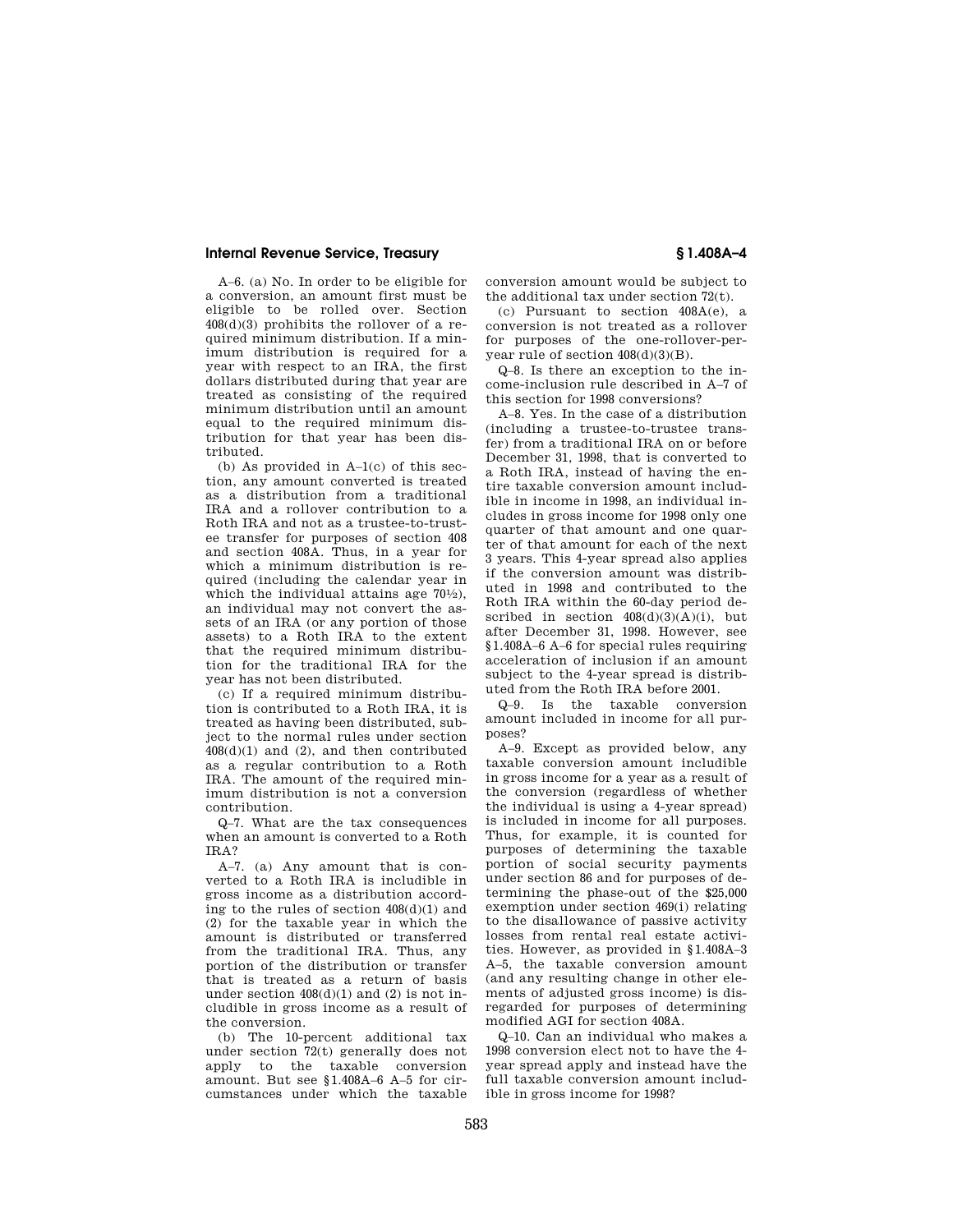A–10. Yes. Instead of having the taxable conversion amount for a 1998 conversion included over 4 years as provided under A–8 of this section, an individual can elect to include the full taxable conversion amount in income for 1998. The election is made on Form 8606 and cannot be made or changed after the due date (including extensions) for filing the 1998 Federal income tax return.

Q–11. What happens when an individual who is using the 4-year spread dies, files separately, or divorces before the full taxable conversion amount has been included in gross income?

A–11. (a) If an individual who is using the 4-year spread described in A–8 of this section dies before the full taxable conversion amount has been included in gross income, then the remainder must be included in the individual's gross income for the taxable year that includes the date of death.

(b) However, if the sole beneficiary of all the decedent's Roth IRAs is the decedent's spouse, then the spouse can elect to continue the 4-year spread. Thus, the spouse can elect to include in gross income the same amount that the decedent would have included in each of the remaining years of the 4 year period. Where the spouse makes such an election, the amount includible under the 4-year spread for the taxable year that includes the date of the decedent's death remains includible in the decedent's gross income and is reported on the decedent's final Federal income tax return. The election is made on either Form 8606 or Form 1040, in accordance with the instructions to the applicable form, for the taxable year that includes the decedent's date of death and cannot be changed after the due date (including extensions) for filing the Federal income tax return for the spouse's taxable year that includes the decedent's date of death.

(c) If a Roth IRA owner who is using the 4-year spread and who was married in 1998 subsequently files separately or divorces before the full taxable conversion amount has been included in gross income, the remainder of the taxable conversion amount must be included in the Roth IRA owner's gross income over the remaining years in the 4-year

**§ 1.408A–4 26 CFR Ch. I (4–1–13 Edition)** 

period (unless accelerated because of distribution or death).

Q–12. Can an individual convert a traditional IRA to a Roth IRA if he or she is receiving substantially equal periodic payments within the meaning of section  $72(t)(2)(A)(iv)$  from that traditional IRA?

A–12. Yes. Not only is the conversion amount itself not subject to the early distribution tax under section 72(t), but the conversion amount is also not treated as a distribution for purposes of determining whether a modification within the meaning of section  $72(t)(4)(A)$  has occurred. Distributions from the Roth IRA that are part of the original series of substantially equal periodic payments will be nonqualified distributions from the Roth IRA until they meet the requirements for being a qualified distribution, described in §1.408A–6 A–1(b). The additional 10-percent tax under section 72(t) will not apply to the extent that these nonqualified distributions are part of a series of substantially equal periodic payments. Nevertheless, to the extent that such distributions are allocable to a 1998 conversion contribution with respect to which the 4-year spread for the resultant income inclusion applies (see A–8 of this section) and are received during 1998, 1999, or 2000, the special acceleration rules of §1.408A–6 A–6 apply. However, if the original series of substantially equal periodic payments does not continue to be distributed in substantially equal periodic payments from the Roth IRA after the conversion, the series of payments will have been modified and, if this modification occurs within 5 years of the first payment or prior to the individual becoming disabled or attaining age 591⁄2, the taxpayer will be subject to the recapture tax of section  $72(t)(4)(A)$ .

Q–13. Can a 1997 distribution from a traditional IRA be converted to a Roth IRA in 1998?

A–13. No. An amount distributed from a traditional IRA in 1997 that is contributed to a Roth IRA in 1998 would not be a conversion contribution. See A–3 of this section regarding the remedy for a failed conversion.

Q–14. What is the amount that is treated as a distribution, for purposes of determining income inclusion, when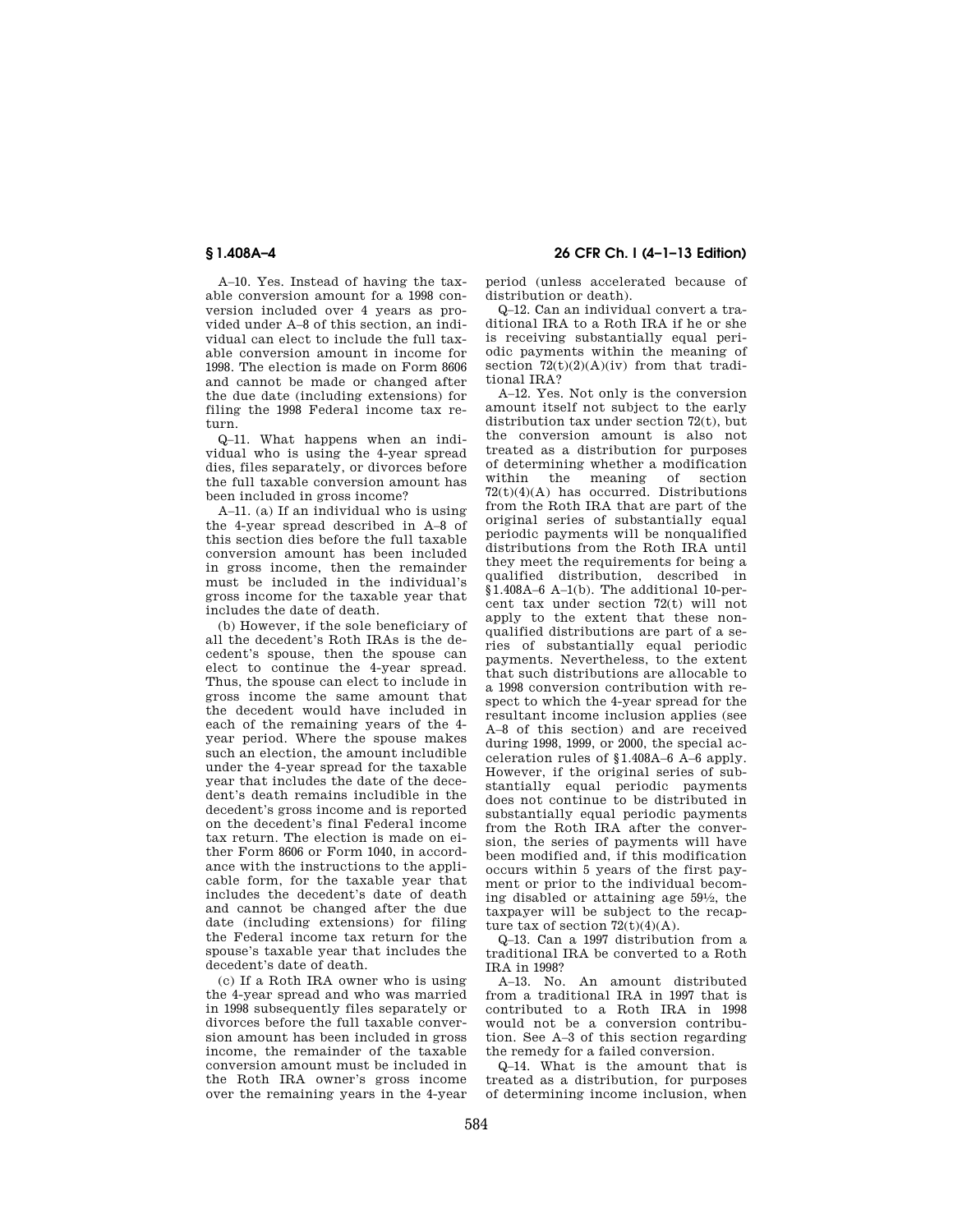### **Internal Revenue Service, Treasury § 1.408A–4**

a conversion involves an annuity contract?

A–14. (a) *In general*—(1) *Distribution of Fair Market Value Upon Conversion.*  Notwithstanding §1.408–4(e), when part or all of a traditional IRA that is an individual retirement annuity described in section 408(b) is converted to a Roth IRA, for purposes of determining the amount includible in gross income as a distribution under §1.408A–4, A–7, the amount that is treated as distributed is the fair market value of the annuity contract on the date the annuity contract is converted. Similarly, when a traditional IRA that is an individual retirement account described in section 408(a) holds an annuity contract as an account asset and the traditional IRA is converted to a Roth IRA, for purposes of determining the amount includible in gross income as a distribution under §1.408A–4, A–7, the amount that is treated as distributed with respect to the annuity contract is the fair market value of the annuity contract on the date that the annuity contract is distributed or treated as distributed from the traditional IRA. The rules in this A–14 also apply to conversions from SIMPLE IRAs.

(2) *Annuity contract surrendered.* Paragraph (a)(1) of this paragraph A–14 does not apply to a conversion of a traditional IRA to the extent the conversion is accomplished by the complete surrender of an annuity contract for its cash value and the reinvestment of the cash proceeds in a Roth IRA, but only if the surrender extinguishes all benefits and other characteristics of the contract. In such a case, the cash from the surrendered contract is the amount reinvested in the Roth IRA.

(3) *Definitions.* The definitions set forth in §1.408A–8 apply for purposes of this paragraph A–14.

(b) *Determination of fair market value*— (1) *Overview*—(i) *Use of alternative methods.* This paragraph (b) sets forth methods which may be used to determine the fair market value of an individual retirement annuity for purposes of paragraph (a)(1) of this paragraph A–14. However, if, because of the unusual nature of the contract, the value determined under one of these methods does not reflect the full value of the contract, that method may not be used.

(ii) *Additional guidance.* Additional guidance regarding the fair market value of an individual retirement annuity, including formulas to be used for determining fair market value, may be issued by the Commissioner in revenue rulings, notices, or other guidance published in the Internal Revenue Bulletin (see  $§601.601(d)(2)(ii)(b)).$ 

(2) *Gift tax method*—(i) *Cost of contract or comparable contract.* If with respect to an annuity, there is a comparable contract issued by the company which sold the annuity, the fair market value of the annuity may be established by the price of the comparable contract. If the conversion occurs soon after the annuity was sold, the comparable contract may be the annuity itself, and thus, the fair market value of the annuity may be established through the sale of the particular contract by the company (that is, the actual premiums paid for such contract).

(ii) *Use of reserves where no comparable contract available.* If with respect to an annuity, there is no comparable contract available in order to make the comparison described in paragraph  $(b)(2)(i)$  of this paragraph A–14, the fair market value may be established through an approximation that is based on the interpolated terminal reserve at the date of the conversion, plus the proportionate part of the gross premium last paid before the date of the conversion which covers the period extending beyond that date.

(3) *Accumulation method.* As an alternative to the gift tax method described in paragraph (b)(2) of this paragraph A– 14, this paragraph (b)(3) provides a method that may be used for an annuity contract which has not been annuitized. The fair market value of such an annuity contract is permitted to be determined using the methodology provided in  $$1.401(a)(9)-6$ , A-12, with the following modifications:

(i) All front-end loads and other nonrecurring charges assessed in the twelve months immediately preceding the conversion must be added to the account value.

(ii) Future distributions are not to be assumed in the determination of the actuarial present value of additional benefits.